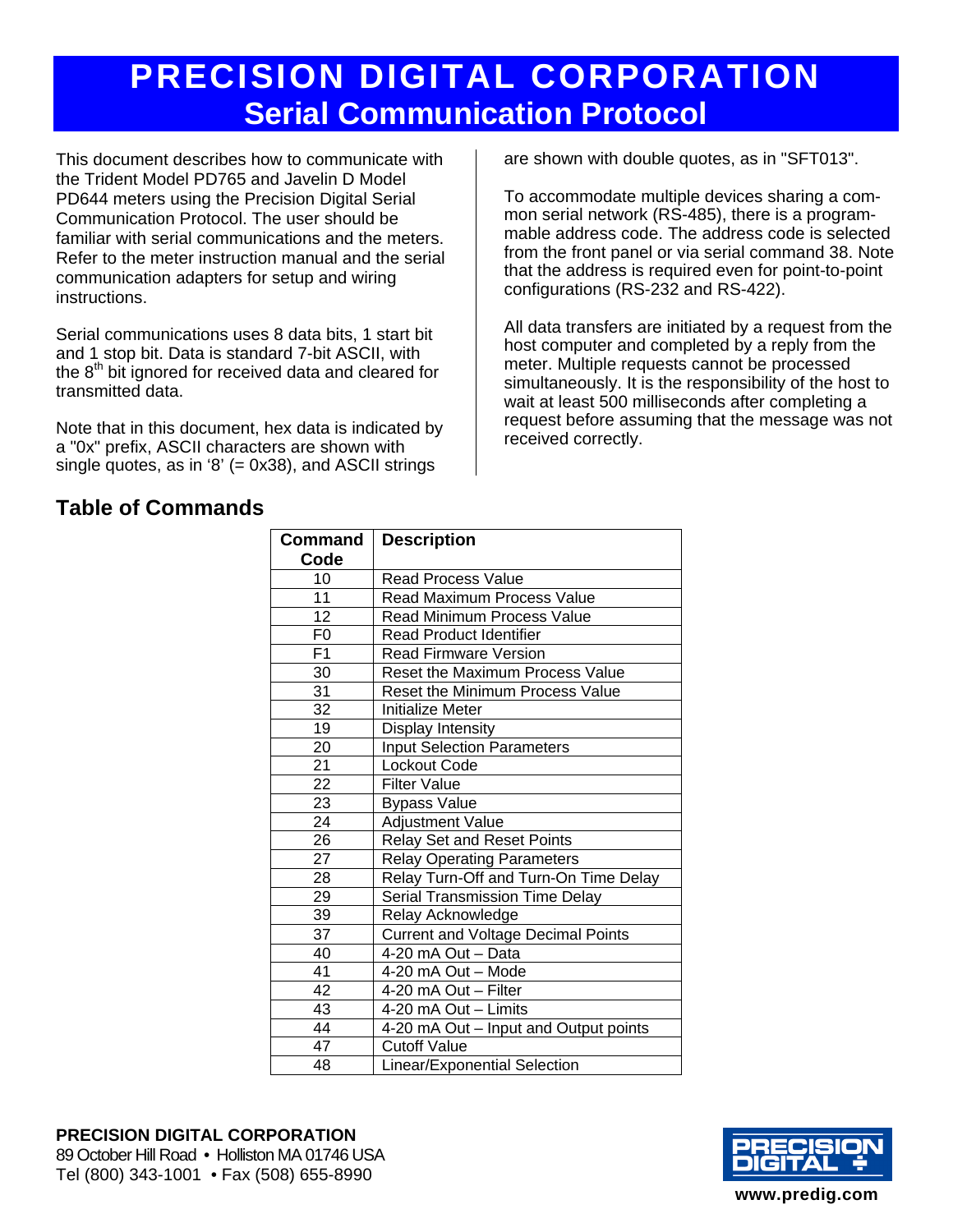# **Firmware Revision Versus Available Commands Matrix**

This table shows available serial commands versus firmware versions. If a command is not listed in a particular version, sending that command will result in a Z2, "Invalid command code" error from the meter.

|                |                | <b>PD765</b>   |                | <b>PD644</b>   |
|----------------|----------------|----------------|----------------|----------------|
| <b>Version</b> | <b>Version</b> | <b>Version</b> | <b>Version</b> | <b>Version</b> |
| 1.000          | 2.000          | 2.5xx          | 3.0xx          | 1.xxx          |
| $10*$          | 10             | 10             | 10             | 10             |
| 11             | 11             | 11             | 11             | 11             |
| 12             | 12             | 12             | 12             | 12             |
|                |                |                | 19             | 19             |
| 20             | 20             | 20             | 20             | $20\,$         |
| 21             | 21             | 21             | 21             | 21             |
| 22             | 22             | 22             | 22             | 22             |
| 23             | 23             | 23             | 23             | 23             |
| 24             | 24             | 24             | 24             |                |
|                |                |                |                |                |
|                | 26             | 26             | 26             | 26             |
|                | 27             | 27             | 27             | 27             |
|                | 28             | 28             | 28             | 28             |
|                | 29             | 29             | 29             | 29             |
|                |                |                |                |                |
| 30             | 30             | 30             | 30             | 30             |
| 31             | 31             | 31             | 31             | 31             |
| 32             | 32             | 32             | 32             | 32             |
|                |                |                |                |                |
|                |                |                |                |                |
|                |                |                |                |                |
|                |                |                |                |                |
|                | 37             | 37             | 37             | 37             |
|                |                |                |                |                |
|                | 39             | 39             | 39             | 39             |
|                |                | 40             | 40             | 40             |
|                |                | 41             | 41             | 41             |
|                |                | 42             | 42             | 42             |
|                |                | 43             | 43             | 43             |
|                |                | 44             | 44             | 44             |
|                |                |                |                |                |
|                |                |                |                |                |
|                |                | 47             | 47             |                |
|                |                | 48             | 48             |                |
|                |                |                |                |                |
|                |                |                |                |                |
|                |                |                |                |                |
|                |                |                |                |                |
|                |                |                |                |                |
|                |                |                |                |                |
| F <sub>0</sub> | F <sub>0</sub> | F <sub>0</sub> | F <sub>0</sub> | F <sub>0</sub> |
| F <sub>1</sub> | F <sub>1</sub> | F <sub>1</sub> | F <sub>1</sub> | F <sub>1</sub> |
|                |                |                |                |                |

\* Command 10 in PD765 Version 1.000 does not have the relay status character.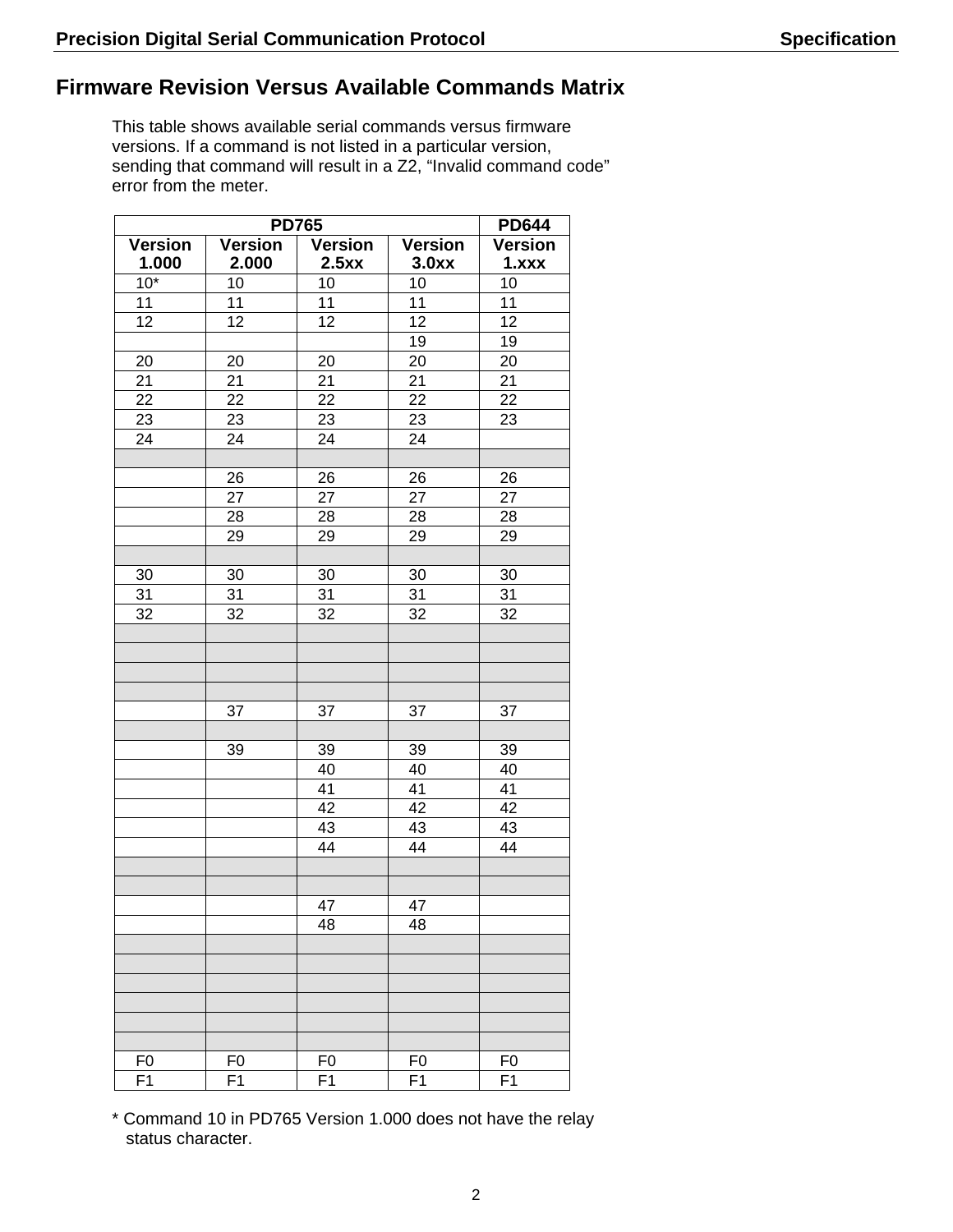### **Command Packet Format**

| SOH    | Meter   | Meter   | Command | Command | Data         | Check- | Check- | FTX<br>≀ |
|--------|---------|---------|---------|---------|--------------|--------|--------|----------|
| (0x01) | Address | Address | odeٽ    | Code    | read.<br>as: | sum    | sum    | (0x03)   |
|        |         |         |         |         |              |        |        |          |

- 1. SOH (0x01) Unconditional start of message character. Valid anytime except while a reply is in progress.
- 2. Two character meter address code (00 99).
- 3. Two character command code.
- 4. Data or argument field(s) if required.
- 5. Two character ASCII hex checksum (0x00 0xFF) which represents the 8 bit result of the negative of the sum of all data characters in the command code and data fields. Parity bits are excluded from the calculation. Checksum = 1 + not(Command Code[high] + Command Code[low] + any data or arguments)
- 6. ETX (0x03) Terminator character.

Example: Read the set point for Relay #1 of meter 00:

Address: 00 Command Code: 26 Arguments: "S0". 'S' = Set point; '0' = Relay #1 (relay numbering starts with 0) Checksum =  $1 + not('2' + '6' + 'S' + '0')$  $= 1 + \text{not}(0x32 + 0x36 + 0x53 + 0x30)$  $= 1 + not(0xEB)$  $= 1 + 0x14$  $= 0x15$ Therefore, the complete command packet that is sent = 0x01, "0026S015", 0x03 In hex form = 0x01 0x30 0x30 0x32 0x36 0x53 0x30 0x31 0x35 0x03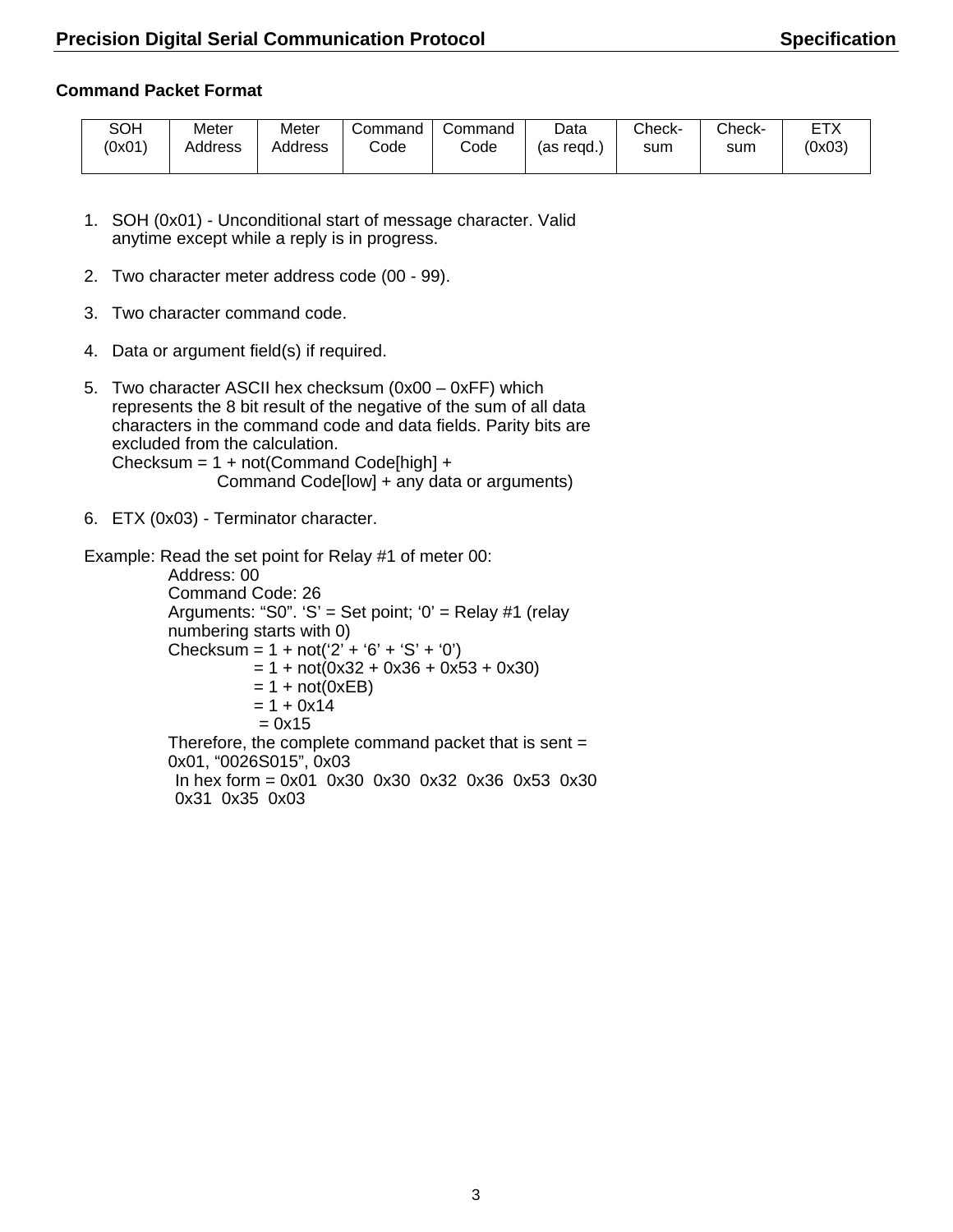### **Reply Packet Format**

| <b>STX</b><br>(0x02) | Command   Command<br>Code | Code | Data<br>(as reg'd.) | Check-<br>sum | Check-<br>sum | <b>ETX</b><br>(0x03) |
|----------------------|---------------------------|------|---------------------|---------------|---------------|----------------------|
|                      |                           |      |                     |               |               |                      |

- 1. STX (0x02) Start character.
- 2. Two character command code.
- 3. Data field if required.
- 4. Two character ASCII hex checksum (00 FF), which represents the negative of the sum of all data characters in the command code and data fields.
- 5. ETX (0x03) Terminator character.

All received data is thoroughly checked for errors. To prevent serial bus conflicts no reply is sent unless valid start and end characters and the proper address code are received. Invalid messages longer than 22 characters will result in a receive-buffer overflow and will not generate a reply. Normal operation resumes with the reception of the next start of message character.

To aid in the development of application software, certain syntax errors will result in replies containing special error codes in the command code field.

| <b>ERROR CODE</b> | <b>DESCRIPTION</b>                         |
|-------------------|--------------------------------------------|
| 70                | Message too short to be valid              |
| 71                | Checksum error                             |
| 72                | Invalid command code                       |
| 74                | Incorrect amount of data in the data field |
| Z6                | Invalid data in the data field             |
|                   | <b>EEPROM</b> write error                  |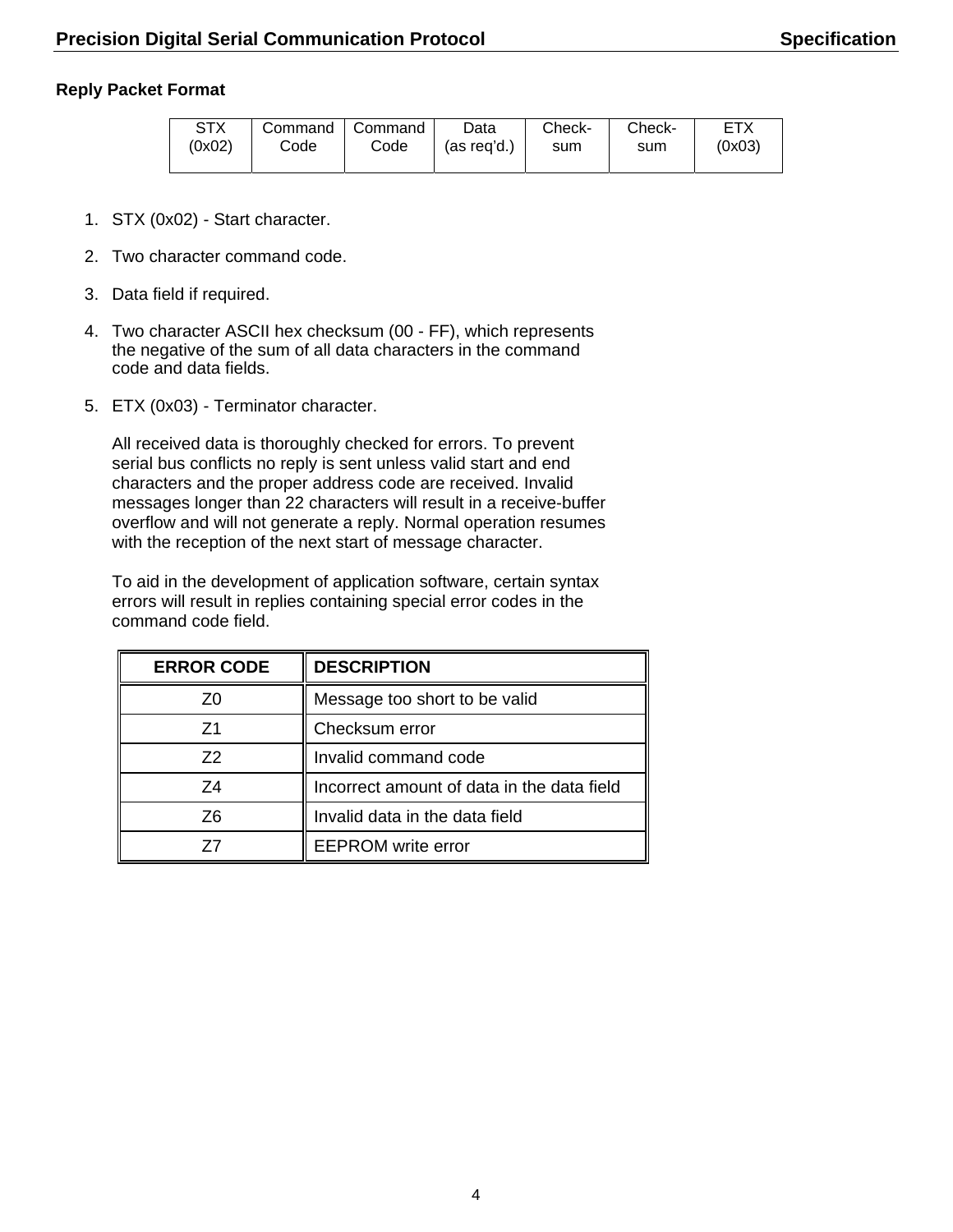# **I. Read Only Commands**

### **CODE DESCRIPTION**

### **10 Read Process Value**

*Command* 

| _ _                  |                  |                  |     |          |     |                     |                      |  |
|----------------------|------------------|------------------|-----|----------|-----|---------------------|----------------------|--|
| <b>SOH</b><br>(0x01) | Meter<br>Address | Meter<br>Address | (A) | $\Omega$ | 'Q' | $\epsilon$ $\Gamma$ | <b>FTY</b><br>(0x03) |  |
|                      |                  |                  |     |          |     |                     |                      |  |

*Reply* 

| עושסרו               |    |     |                        |                                                               |   |   |               |   |   |   |   |               |               |                      |
|----------------------|----|-----|------------------------|---------------------------------------------------------------|---|---|---------------|---|---|---|---|---------------|---------------|----------------------|
| <b>STX</b><br>(0x02) | 41 | ʹΟ, | Relay<br><b>Status</b> | $^{\prime}$ $\Gamma$<br>'O'<br><b>D'</b><br>. .<br>$\epsilon$ | n | n | $\sim$<br>. . | n | n | n | n | Check<br>-sum | Check<br>-sum | <b>ETX</b><br>(0x03) |
|                      |    |     |                        |                                                               |   |   |               |   |   |   |   |               |               |                      |

The reply data is nine characters consisting of a relay status character, followed by 'U' (Under Range), 'O' (Over Range), 'P' (Open), '+', or '-' followed by a number string including a decimal point, if it is selected for display. The number string is always seven characters, consisting of either six digits and a decimal point, or six digits with a leading zero if no decimal point is selected. The Open character indicates an overrange condition for a temperature input. The relay status represents the energized or de-energized state of the relay(s), and is active low logic (status 0 = relay energized). For units with only two relays, only the first four status characters (0 to 3) are valid.

| Relay 4 | Relay 3 | Relay 2 | Relay 1 | Hex character |
|---------|---------|---------|---------|---------------|
| On      | On      | On      | On      | 0             |
| On      | On      | On      | Off     | 1             |
| On      | On      | Off     | On      | 2             |
| On      | On      | Off     | Off     | 3             |
| On      | Off     | On      | On      | 4             |
| On      | Off     | On      | Off     | 5             |
| On      | Off     | Off     | On      | 6             |
| On      | Off     | Off     | Off     | 7             |
| Off     | On      | On      | On      | 8             |
| Off     | On      | On      | Off     | 9             |
| Off     | On      | Off     | On      | A             |
| Off     | On      | Off     | Off     | Β             |
| Off     | Off     | On      | On      | С             |
| Off     | Off     | On      | Off     | D             |
| Off     | Off     | Off     | On      | Е             |
| Off     | Off     | Off     | Off     | F             |

Relay Status Character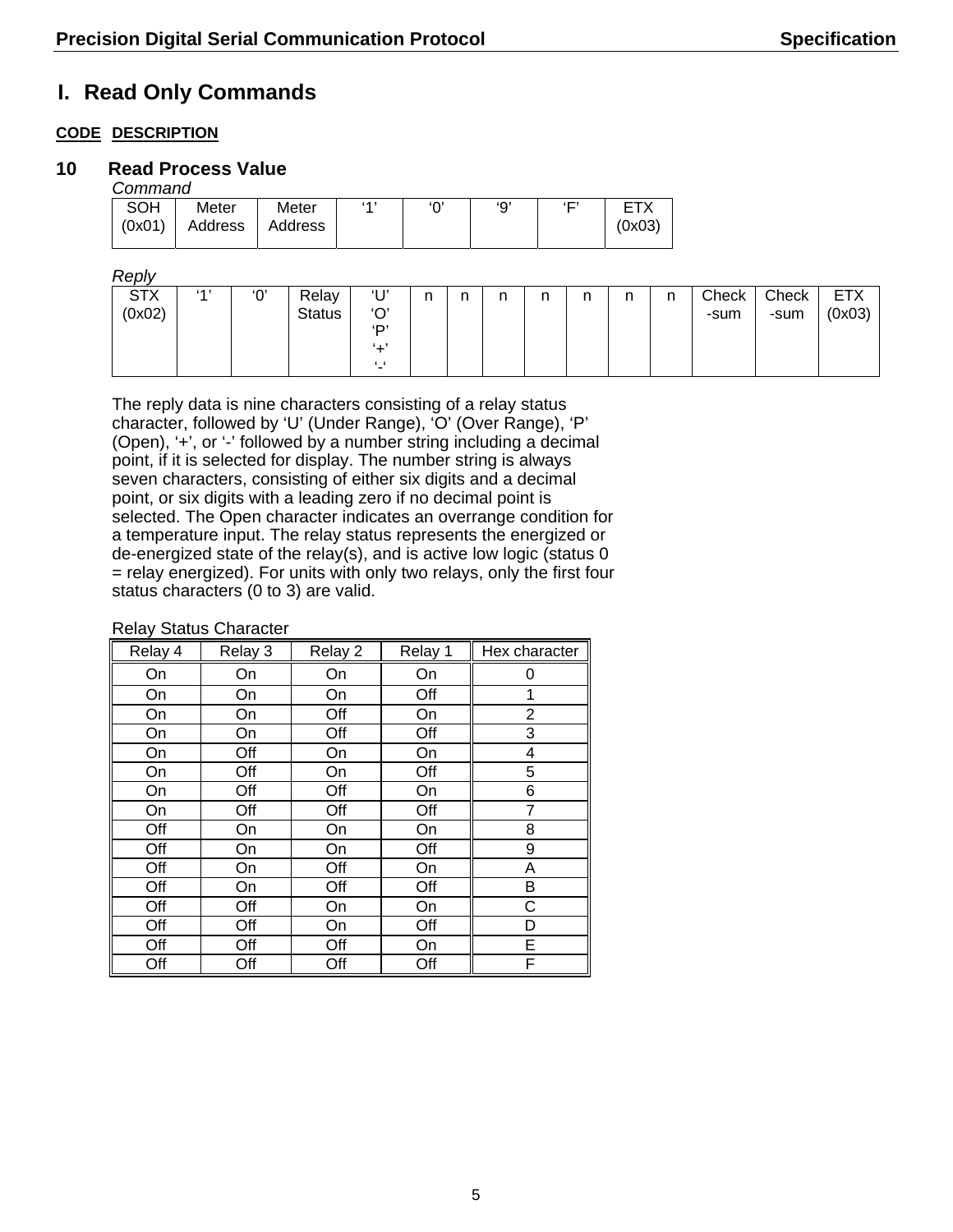### **11 Read Maximum Process Value**

#### *Command*

| SOH    | Meter             | Meter | (A) | (A) | 'О' | $\Gamma$ |        |
|--------|-------------------|-------|-----|-----|-----|----------|--------|
| (0x01) | Address I Address |       |     |     |     |          | (0x03) |
|        |                   |       |     |     |     |          |        |

#### *Reply*

| 110011                  |    |     |                    |               |        |               |    |               |          |               |               |               |                                |
|-------------------------|----|-----|--------------------|---------------|--------|---------------|----|---------------|----------|---------------|---------------|---------------|--------------------------------|
| $\Gamma$<br>ັ<br>(0x02) | AA | (A) | $\sim$<br>- 1<br>- | $\sim$<br>. . | $\sim$ | $\sim$<br>. . | ×, | $\sim$<br>. . | n<br>. . | $\sim$<br>. . | Check<br>-sum | Check<br>-sum | <b>ETY</b><br>⌒<br>-<br>(0x03) |

The reply data format is eight characters consisting of '+' or '-' followed by a number string. The number string is always seven characters, consisting of either six digits and a decimal point, or six digits with a leading zero if no decimal point is selected.

### **12 Read Minimum Process Value**

#### *Command*

| SOH | Meter                      | Meter | 6 A I | $\sim$ | ٠o |        |
|-----|----------------------------|-------|-------|--------|----|--------|
|     | $(0x01)$ Address   Address |       |       |        |    | (0x03) |

*Reply* 

| CTV<br>$\lambda$<br>(0x02) | (A) | (0, 1)<br>- | .<br>- | . . | ∽<br> | n<br>. . | r<br>. . | r<br> | $\sim$<br>. . | ∽ | $\cap$ heck<br>-sum | Check<br>-sum | $- - \cdot$<br>-<br>–<br>$\cdots$<br>(0x03) |
|----------------------------|-----|-------------|--------|-----|-------|----------|----------|-------|---------------|---|---------------------|---------------|---------------------------------------------|
|----------------------------|-----|-------------|--------|-----|-------|----------|----------|-------|---------------|---|---------------------|---------------|---------------------------------------------|

The reply data format is eight characters consisting of '+' or '-' followed by a number string. The number string is always seven characters, consisting of either six digits and a decimal point, or six digits with a leading zero if no decimal point is selected.

### **F0 Read Product Identifier**

*Command* 

| SOH | Meter | Meter                      | '⊐ ' |  | 'Α' | <b>FTX</b> |
|-----|-------|----------------------------|------|--|-----|------------|
|     |       | (0x01)   Address   Address |      |  |     | (0x03)     |
|     |       |                            |      |  |     |            |

*Reply* 

| .                  |            |
|--------------------|------------|
| $\sim$             | D          |
| $\left( - \right)$ | (0,1)      |
| $\Gamma$           | (0,1)      |
| $66 - 6$           | $\Omega$   |
| $\Gamma$           | $1.16 - 6$ |
| $\sim$             | et al.     |
| (T)                | AA         |
| -                  | ▫          |
| $\sqrt{ }$         | ັ          |
| ັ                  | ັ          |
| $n \cdot n$        | _          |
| UAUZ 1             | $\sim$     |

The reply data is eight characters consisting of a product identification string enclosed in quotation marks. An example is shown for "SFT013".

### **F1 Read Firmware Version**

*Command* 

| SOH | Meter                        | Meter | $\Gamma$ | (A) | $\Omega$ | <b>ETX</b> |
|-----|------------------------------|-------|----------|-----|----------|------------|
|     | $(0x01)$   Address   Address |       |          |     |          | (0x03)     |

*Reply* 

| 110V                                            |     |    |          |             |     |             |             |                   |                  |             |     |                        |
|-------------------------------------------------|-----|----|----------|-------------|-----|-------------|-------------|-------------------|------------------|-------------|-----|------------------------|
| $\Gamma$<br>$\sim$<br>$\sim$<br>$\sim$<br>UXUZ. | ٠⊏٬ | AA | $66 - 6$ | $\sim$<br>╰ | (A) | (0, 1)<br>- | (0, 1)<br>ີ | $\cdot$ / $\cdot$ | $\epsilon$ and a | $\sim$<br>ັ | 'Δ' | $- - -$<br>-<br>$\sim$ |

The reply data is eight characters consisting of the version code enclosed in quotation marks. An example is shown for "01.234".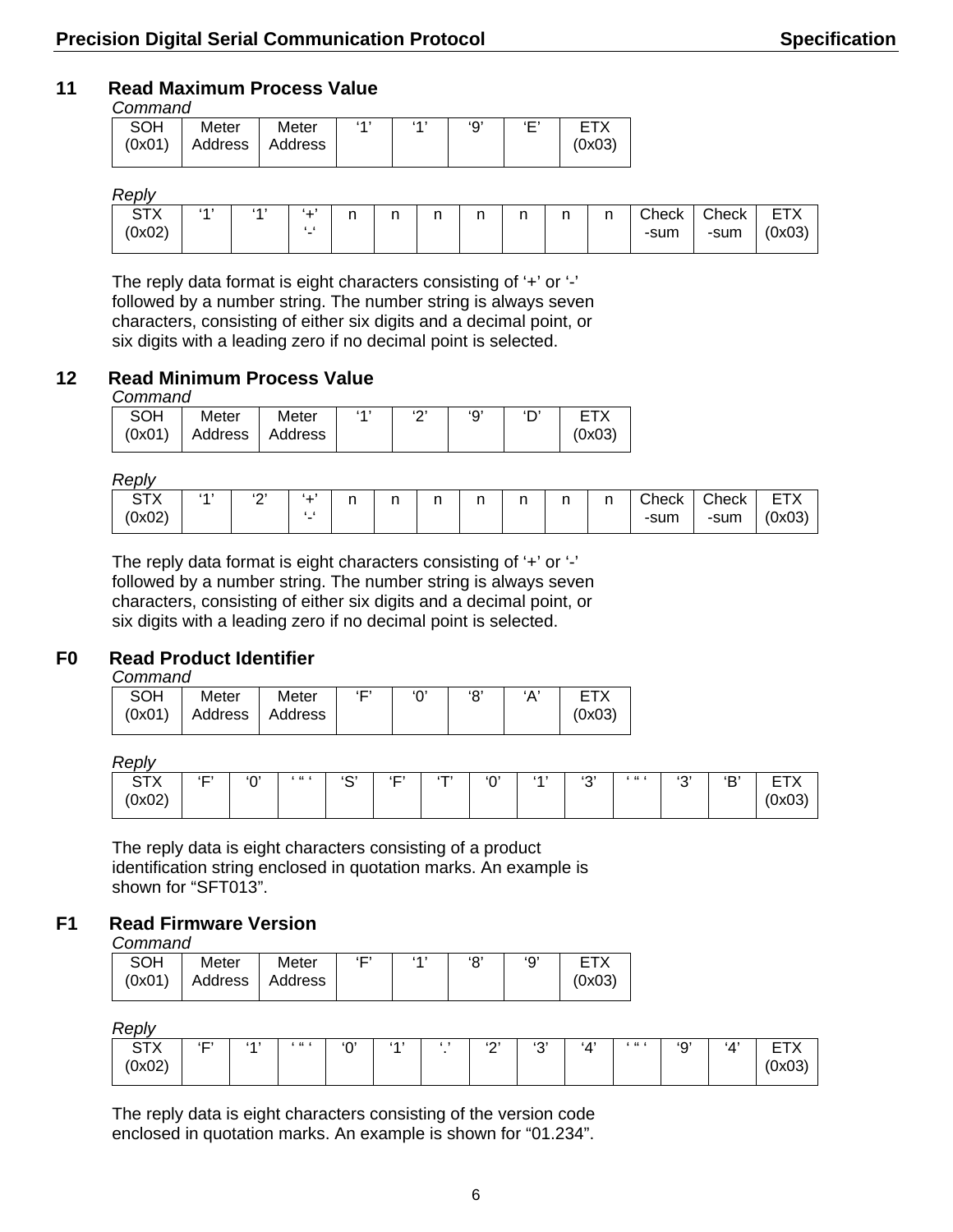# **II. No-Data Commands**

### **CODE DESCRIPTION**

### **30 Reset the Maximum Process Value**

*Command* 

| _ _        |         |         |       |        |     |     |        |
|------------|---------|---------|-------|--------|-----|-----|--------|
| <b>SOH</b> | Meter   | Meter   | د د ، | $\sim$ | 'О' | ירו | ⊏⊤∨    |
| (0x01)     | Address | Address |       |        |     |     | (0x03) |

*Reply* 

| د ۲۰<br>◡ | יהי<br>◡ | '9' | $\sim$ | ГX     |
|-----------|----------|-----|--------|--------|
|           |          |     |        | (0x03) |
|           |          |     |        |        |

### **31 Reset the Minimum Process Value**

*Command* 

| <b>SOH</b> | Meter                    | Meter | ເລະ | (A) | 'О' | $\sim$ |        |
|------------|--------------------------|-------|-----|-----|-----|--------|--------|
|            | $(0x01)$ Address Address |       |     |     |     |        | (0x03) |

*Reply* 

| , , , , , , |           |     |          |             |            |
|-------------|-----------|-----|----------|-------------|------------|
| CTV         | د ۲۰<br>ັ | (4) | 'Ω'<br>◡ | $\sim$<br>ັ | <b>CTV</b> |
| (0x02)      |           |     |          |             | (0x03)     |

### **32 Initialize Meter**

*Command* 

| ----------- |                   |       |       |             |     |     |        |
|-------------|-------------------|-------|-------|-------------|-----|-----|--------|
| SOH         | Meter             | Meter | د د ، | $\sim$<br>- | 'О' | : ت |        |
| (0x01)      | Address   Address |       |       |             |     |     | (0x03) |

*Reply* 

| $\sim$ TV<br>$\overline{1}$ | ده،<br>ັ | (0) | 'Ω'<br>J | Έ |        |
|-----------------------------|----------|-----|----------|---|--------|
| (0x02)                      |          |     |          |   | (0x03) |

Initializes the meter in the following order:

- Input configuration
- Bypass and Filter values
- Adjust value
- Relay parameters (whether installed or not)
- 4-20 mA output parameters (whether installed or not)
- Serial parameters and address

There is no data in the reply.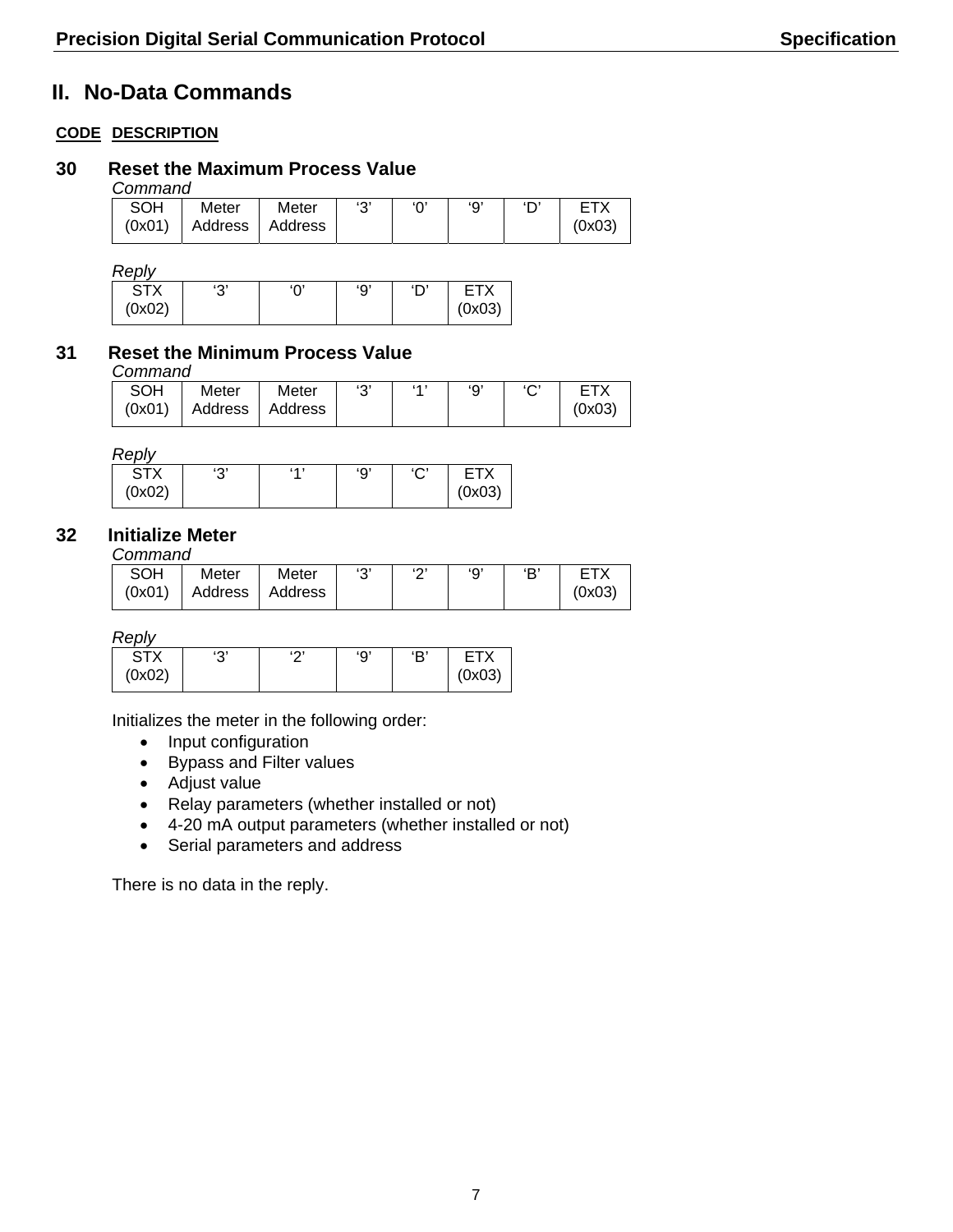# **III. Read/Write Commands**

### **CODE DESCRIPTION**

### **19 Display Intensity**

|            | Command: Read  |         |     |    |     |       |  |            |  |        |  |
|------------|----------------|---------|-----|----|-----|-------|--|------------|--|--------|--|
| <b>SOH</b> | Meter          | Meter   | ٬۹۱ | '9 | و'  | '6'   |  | <b>ETX</b> |  |        |  |
| (0x01)     | Address        | Address |     |    |     |       |  | (0x03)     |  |        |  |
|            | Command: Write |         |     |    |     |       |  |            |  |        |  |
| SOH        | Meter          | Meter   | 41  | '9 | '1' | Check |  | Check      |  | ETX.   |  |
| (0x01)     | Address        | Address |     |    | to  | -sum  |  | -sum       |  | (0x03) |  |
|            |                |         |     |    | '8' |       |  |            |  |        |  |

### *Reply:* Write and Read

| <b>STX</b><br>(0x02) | 41 | ʻQ' | 41<br>to<br>'8' | Check   Check  <br>-sum | -sum | <b>ETX</b><br>(0x03) |
|----------------------|----|-----|-----------------|-------------------------|------|----------------------|
|                      |    |     |                 |                         |      |                      |

Read and write the LED display intensity: '8' is the brightest level.

### **20 Input Selection Parameters**

*Command*: Read

| SOH    | Meter          | Meter   | د ۲۰ | 'Ο' | '9' | Έ' | <b>ETX</b> |       |       |            |
|--------|----------------|---------|------|-----|-----|----|------------|-------|-------|------------|
| (0x01) | Address        | Address |      |     |     |    | (0x03)     |       |       |            |
|        | Command: Write |         |      |     |     |    |            |       |       |            |
| SOH    | Meter          | Meter   | יכי  | 'Ο' | X   |    | Χ          | Check | Check | <b>ETX</b> |
| (0x01) | Address        | Address |      |     |     |    |            | -sum  | -sum  | (0x03)     |
|        |                |         |      |     |     |    |            |       |       |            |

#### *Reply:* Write and Read

| $\sim$ TV<br>$\sqrt{ }$ | (0, 1)<br>- | $\sim$ |  |  | Check | Check | <b>ETX</b> |
|-------------------------|-------------|--------|--|--|-------|-------|------------|
| (0x02)                  |             |        |  |  | -sum  | -sum  | (0x03)     |
|                         |             |        |  |  |       |       |            |

The data field is four ASCII hex characters representing a 16-bit value. These settings become effective only after an initialize command (Command 32) or a power down/power up cycle. Combinations other than those shown are reserved for future use and their use may result in improper operation.

- **Bits Description**
- 15 8 Input Selection (Not for PD644)

| 00000000 | Volts                                                      |
|----------|------------------------------------------------------------|
| 00010001 | Current                                                    |
| 00100010 | RTD.                                                       |
| 00100011 | Thermocouple (00110010 also valid, but 00100011 preferred) |
|          |                                                            |

7 Temperature Units (Not for PD644)

| Display temperature in C |
|--------------------------|
| Display temperature in F |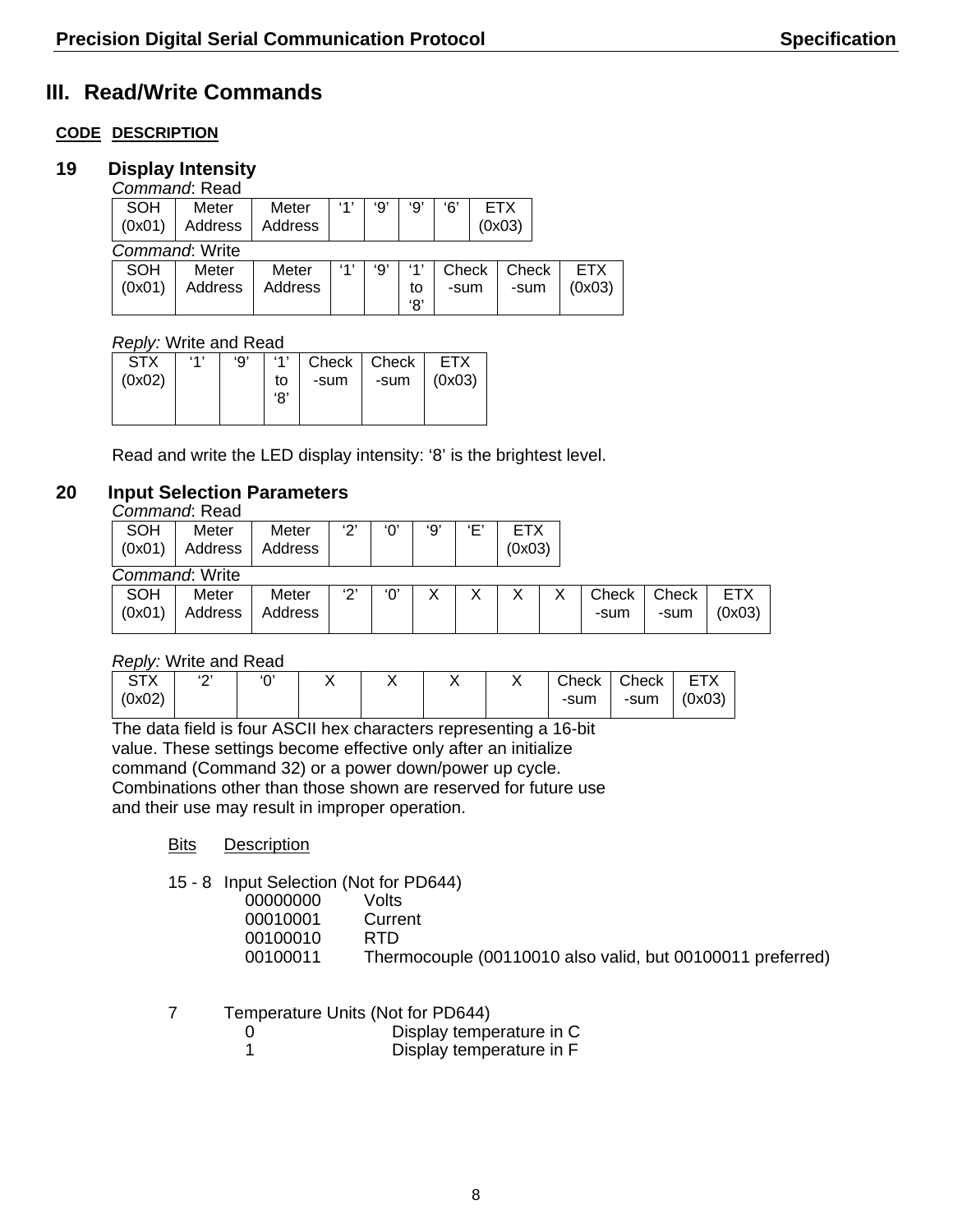6 - 4 Volts or Current Decimal Point Selection (Ignored for all other input selections.)

000 dddddd.

- 001 ddddd.d
- 010 dddd.dd
- 011 ddd.ddd
- 100 dd.dddd
- 101 d.ddddd
- 110 dddddd (no decimal)
- 111 Not valid
- 3 0 Sensor Type (Not for PD644)
	- 0000 Type J thermocouple
	- 0001 Type K thermocouple
	- 0010 Type T thermocouple
	- 0011 Type T thermocouple (0.1°)
	- 0100 Type E thermocouple
	- 0101  $100 \Omega$  Platinum RTD (385)
	- 0110 100 Ω Platinum RTD (392)

Example: To program meter 00 for Type J thermocouple in degrees F:

Command packet: = 0x01, "00202380D1", 0x03

In hex form = 0x01 0x30 0x30 0x32 0x30 0x32 0x33 0x38 0x30 0x44 0x31 0x03

*Note:* 

*If the input selection is Thermocouple or RTD, the decimal point should be selected for 123456 (110), except for Type T thermocouple with 0.1° resolution when it would be set to 12345.6 (001).* 

### *CAUTION!*

### *PD765 Version 2.000 Firmware:*

*If the input selected is either current or voltage, Command 20 should be followed by Command 37 read/write.* 

- *To update the voltage (current) decimal point:*
- *1. Use Command 37 to read the current and voltage decimal points.*
- *2. Combine the new voltage (current) decimal point setting with the old current (voltage) setting and save them in the meter by using Command 37.*

*Again, this is only for current or voltage inputs, if the input selected is Thermocouple or RTD, Command 37 does not need to be used after Command 20. Use Command F1 to determine firmware revision. This requirement is due to a bug in the Version 2.000 Firmware.* 

### **21 Lockout Code**

*Command*: Write only

| <b>SOH</b><br>(0x01) | Meter<br>Address      | Meter<br>Address | יפי | 41  |                      | X | Х | Check<br>-sum | Check<br>-sum | <b>ETX</b><br>(0x03) |
|----------------------|-----------------------|------------------|-----|-----|----------------------|---|---|---------------|---------------|----------------------|
| Reply                |                       |                  |     |     |                      |   |   |               |               |                      |
| <b>STX</b><br>(0x02) | $^{\prime}2^{\prime}$ | 41               | '9' | 'D' | <b>ETX</b><br>(0x03) |   |   |               |               |                      |

The data field consists of a four-digit number, 0000 through 9999. For security reasons the code cannot be read. The reply is "21".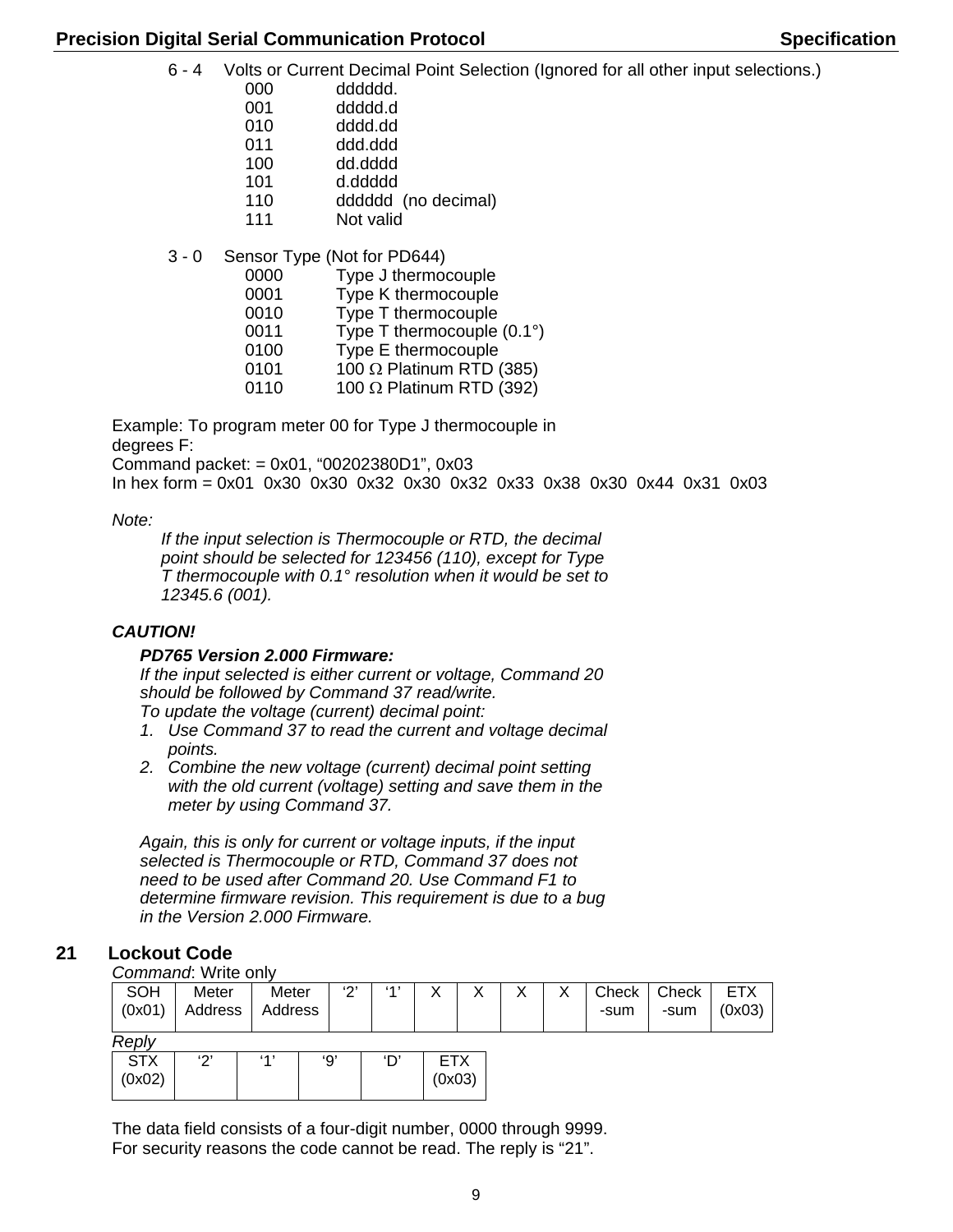### **22 Filter Value**

|                      | Command: Read    |                  |               |             |     |           |                      |     |  |               |               |                      |
|----------------------|------------------|------------------|---------------|-------------|-----|-----------|----------------------|-----|--|---------------|---------------|----------------------|
| <b>SOH</b><br>(0x01) | Meter<br>Address | Meter<br>Address | $\Omega$<br>۷ | ا (م)<br>←  | '9' | د م،<br>◡ | <b>ETX</b><br>(0x03) |     |  |               |               |                      |
|                      | Command: Write   |                  |               |             |     |           |                      |     |  |               |               |                      |
| <b>SOH</b><br>(0x01) | Meter<br>Address | Meter<br>Address | $\sim$<br>∠   | $\sim$<br>∠ | '∸' | ʹΟ        | ʹΟ'                  | 'Ο' |  | Check<br>-sum | Check<br>-sum | <b>ETX</b><br>(0x03) |

#### *Reply:* Write and Read

| ------- |             | --------------- |          |     |     |     |             |              |       |       |            |
|---------|-------------|-----------------|----------|-----|-----|-----|-------------|--------------|-------|-------|------------|
|         | $\sim$<br>- | د ۱<br>-        | $\cdots$ | '∩' | '0' | 'በ' | $\check{ }$ | $\checkmark$ | Check | Check | <b>ETY</b> |
| (0x02)  |             |                 |          |     |     |     |             |              | -sum  | -sum  | (0x03)     |

The data field is 7 characters consisting of "+000" followed by the value. Valid values are 000, and 002 to 199.

### **23 Bypass Value**

*Command*: Read

| <b>SOH</b><br>(0x01) | Meter<br>Address | Meter<br>Address | ເຕະ    | ່າງາ<br>ັ   | '9'      | 'В'      |     | ETX<br>(0x03) |                   |        |        |               |               |                      |
|----------------------|------------------|------------------|--------|-------------|----------|----------|-----|---------------|-------------------|--------|--------|---------------|---------------|----------------------|
|                      | Command: Write   |                  |        |             |          |          |     |               |                   |        |        |               |               |                      |
| SOH<br>(0x01)        | Meter<br>Address | Meter<br>Address | $\sim$ | (0, 1)<br>J | $\cdots$ | $\Omega$ | 'Ο' | ʹΟ,           | $\checkmark$<br>⋏ | v<br>∧ | v<br>⌒ | Check<br>-sum | Check<br>-sum | <b>ETX</b><br>(0x03) |

#### *Reply:* Write and Read

| $-1$<br>$\sqrt{ }$<br>ັ | $\sim$<br>— | $\sim$<br>ັ | ده، | $\Omega$ | $\sim$ | $\cdot$<br>↗ | $\cdot$ | $\cdot$<br>, , | Check | Check | $- - \cdot$<br>- |
|-------------------------|-------------|-------------|-----|----------|--------|--------------|---------|----------------|-------|-------|------------------|
| (0x02)                  |             |             |     |          |        |              |         |                | -sum  | -sum  | (0x03)           |

The data field is 7 characters consisting of "+000" followed by the value. The range is 002 to 999. Note that these values actually represent 0.2 to 99.9. The decimal point is implied.

### **24 Adjustment Value**

### *Command*: Read

| <b>SOH</b><br>(0x01)        | Meter<br>Address | Meter<br>Address | د (۲۰  | 'Δ'           | '9' | ʻA'    | ETX<br>(0x03) |        |
|-----------------------------|------------------|------------------|--------|---------------|-----|--------|---------------|--------|
|                             | Command: Write   |                  |        |               |     |        |               |        |
| $\sim$ $\sim$ $\sim$ $\sim$ |                  | .                | $\sim$ | $\epsilon$ as |     | $\sim$ | $\sim$        | $\sim$ |

| SOH<br>(0x01) | _ _<br>Meter<br><b>ddress</b> | Meter<br>Address | (0, 1)<br>_ | $\cdot$ 4' | - | n | '∩' | '∩' | $\ddot{\phantom{1}}$ |  |  | Check<br>-sum<br>$\sim$ $\sim$ | Check<br>-sum | $- - -$<br>-<br>-<br>(0x03) |
|---------------|-------------------------------|------------------|-------------|------------|---|---|-----|-----|----------------------|--|--|--------------------------------|---------------|-----------------------------|
|---------------|-------------------------------|------------------|-------------|------------|---|---|-----|-----|----------------------|--|--|--------------------------------|---------------|-----------------------------|

#### *Reply:* Write and Read

| ∧ ا ت  | $\sim$<br><u>_</u> | $\cdot$ $\Lambda$ |   | $\sim$ | $\sim$ | $\sim$ | $\checkmark$ | $\cdot$ | Check | Check | et the second second second and con-<br>⊢ I |
|--------|--------------------|-------------------|---|--------|--------|--------|--------------|---------|-------|-------|---------------------------------------------|
| (0x02) |                    |                   | - |        |        |        |              |         | -sum  | -sum  | (0x03)                                      |

The data field is 7 characters. The range is -199 to +199. Note that these values actually represent –19.9 to +19.9. The decimal point is implied.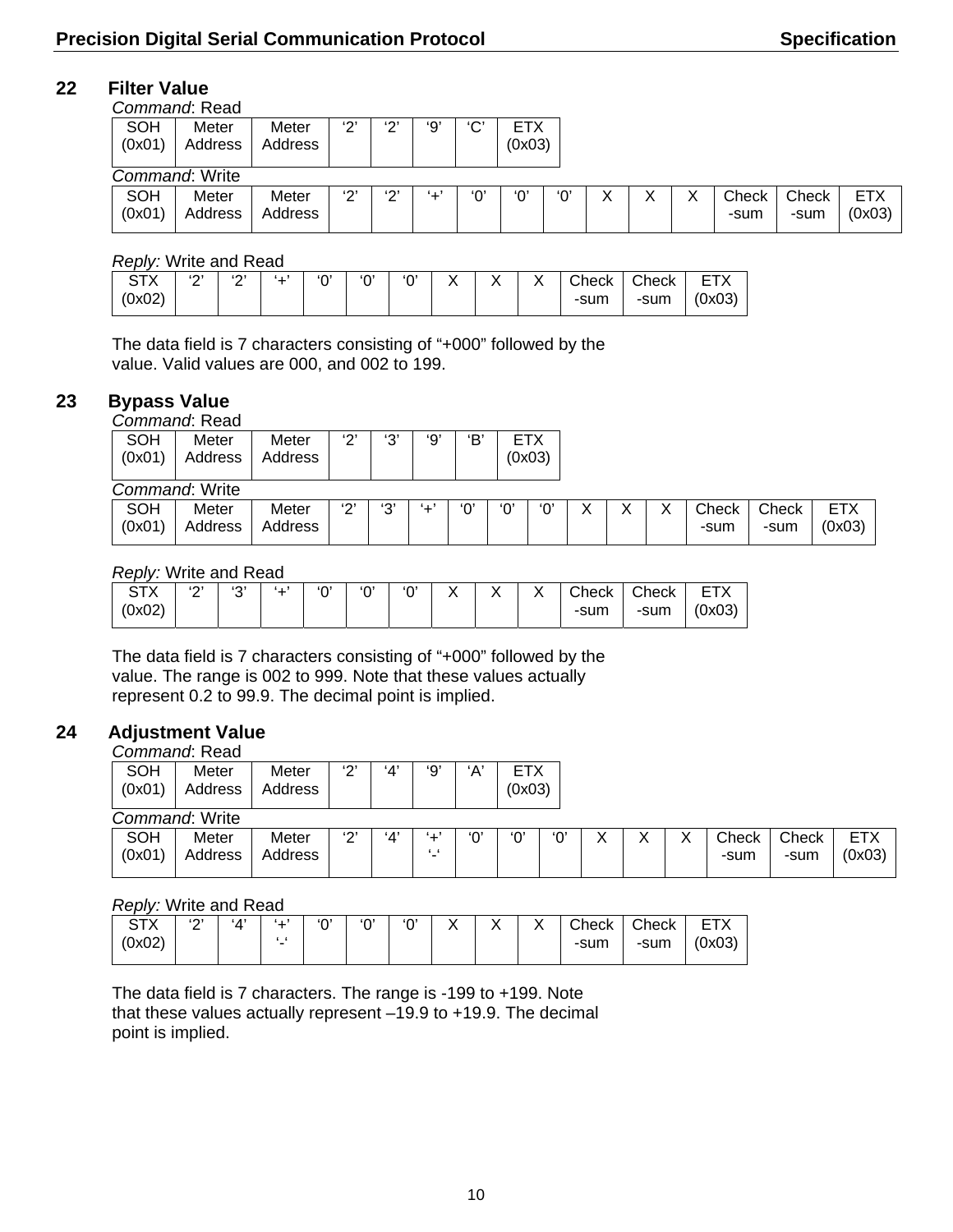#### **26 Relay Set and Reset Points**  *Command*: Read

| Commana. Read         |         |     |                 |     |                       |     |     |       |   |       |     |       |            |            |       |       |            |
|-----------------------|---------|-----|-----------------|-----|-----------------------|-----|-----|-------|---|-------|-----|-------|------------|------------|-------|-------|------------|
| <b>SOH</b>            | Meter   |     | Meter           |     | '2'                   | '6' | ʻS' | Relay |   | Check |     | Check | <b>ETX</b> |            |       |       |            |
| (0x01)                | Address |     | Address         |     |                       |     | 'R' | #     |   | -sum  |     | -sum  | (0x03)     |            |       |       |            |
|                       |         |     |                 |     |                       |     |     |       |   |       |     |       |            |            |       |       |            |
| Command: Write        |         |     |                 |     |                       |     |     |       |   |       |     |       |            |            |       |       |            |
| SOH                   | Meter   |     | Meter           |     | $^{\prime}2^{\prime}$ | '6' | ʻS' | Relay |   | $+$ ' | 'በ' | ʹΟ    | X          | Х          | Check | Check | <b>ETX</b> |
| (0x01)                | Address |     | Address         |     |                       |     | 'R' | #     |   | £     |     |       |            |            | -sum  | -sum  | (0x03)     |
|                       |         |     |                 |     |                       |     |     |       |   |       |     |       |            |            |       |       |            |
| Reply: Write and Read |         |     |                 |     |                       |     |     |       |   |       |     |       |            |            |       |       |            |
| <b>STX</b>            | '2'     | '6' | '+'             | '0' | 'ቦ'                   | X   |     |       | X | X     |     | Check | Check      | <b>ETX</b> |       |       |            |
| (0x02)                |         |     | $\cdot$ $\cdot$ |     |                       |     |     |       |   |       |     | -sum  | -sum       | (0x03)     |       |       |            |
|                       |         |     |                 |     |                       |     |     |       |   |       |     |       |            |            |       |       |            |

To read or write Reset Points, follow the command code with an 'R'. Use an 'S' for Set Points.

*Note: Relay numbers start with zero, but in the meter instruction manuals, relay numbering starts with one.* 

The reply data format is eight characters consisting of '+' or '-' followed by a number string. The number string is always seven characters, consisting of either six digits and a decimal point, or six digits with a leading zero if no decimal point is selected. Note that the write command does not include the decimal point regardless of the decimal point setting.

### **27 Relay Operating Parameters**

### *Command*: Read

|            | <u>ovimiaid. Isoaa</u>          |         |     |     |       |       |         |        |            |            |
|------------|---------------------------------|---------|-----|-----|-------|-------|---------|--------|------------|------------|
| <b>SOH</b> | Meter                           | Meter   | '2' | '7' | Relay | Check |         | Check- | <b>ETX</b> |            |
| (0x01)     | Address                         | Address |     |     | #     | -sum  |         | sum    | (0x03)     |            |
|            | Command: Write                  |         |     |     |       |       |         |        |            |            |
| <b>SOH</b> | Meter                           | Meter   | '2' | '7' | Relay | 'Ο'   | 'Ο'     | Check  | Check      | <b>ETX</b> |
| (0x01)     | Address                         | Address |     |     | #     | '1'   | (4)     | -sum   | -sum       | (0x03)     |
|            |                                 |         |     |     |       |       | 2'      |        |            |            |
|            |                                 |         |     |     |       |       | '3'     |        |            |            |
|            |                                 |         |     |     |       |       | 4'      |        |            |            |
|            |                                 |         |     |     |       |       | $5 - 7$ |        |            |            |
|            | $D$ sisku Waits sissl $D$ ssisk |         |     |     |       |       |         |        |            |            |

*Reply:* Write and Read

| יפי | '7' | 'በ' | 'Ο' | Check | Check | <b>ETX</b> |
|-----|-----|-----|-----|-------|-------|------------|
|     |     | 446 | 41  | -sum  | -sum  | (0x03)     |
|     |     |     | ירי |       |       |            |
|     |     |     | '3' |       |       |            |
|     |     |     | 'Δ' |       |       |            |
|     |     |     | (7) |       |       |            |
|     |     |     |     |       |       |            |

Relay numbers start with zero. In the manuals, relay numbering starts with one.

The operating parameters consist of two digits, representing failsafe and mode:

| <b>First Digit</b> |  |
|--------------------|--|
| 0 – Fail Safe off  |  |
| 1 – Fail Safe on   |  |
|                    |  |

Second Digit

 $0 -$  Automatic Reset

1 – Automatic and Manual Reset

- 2 Latched Operation
- 3 Latched Operation with Clear
- 4 Alternating Operation
- 5 Reserved. Do Not Use!
- 6 Reserved. Do Not Use!
- 7 Relay Disabled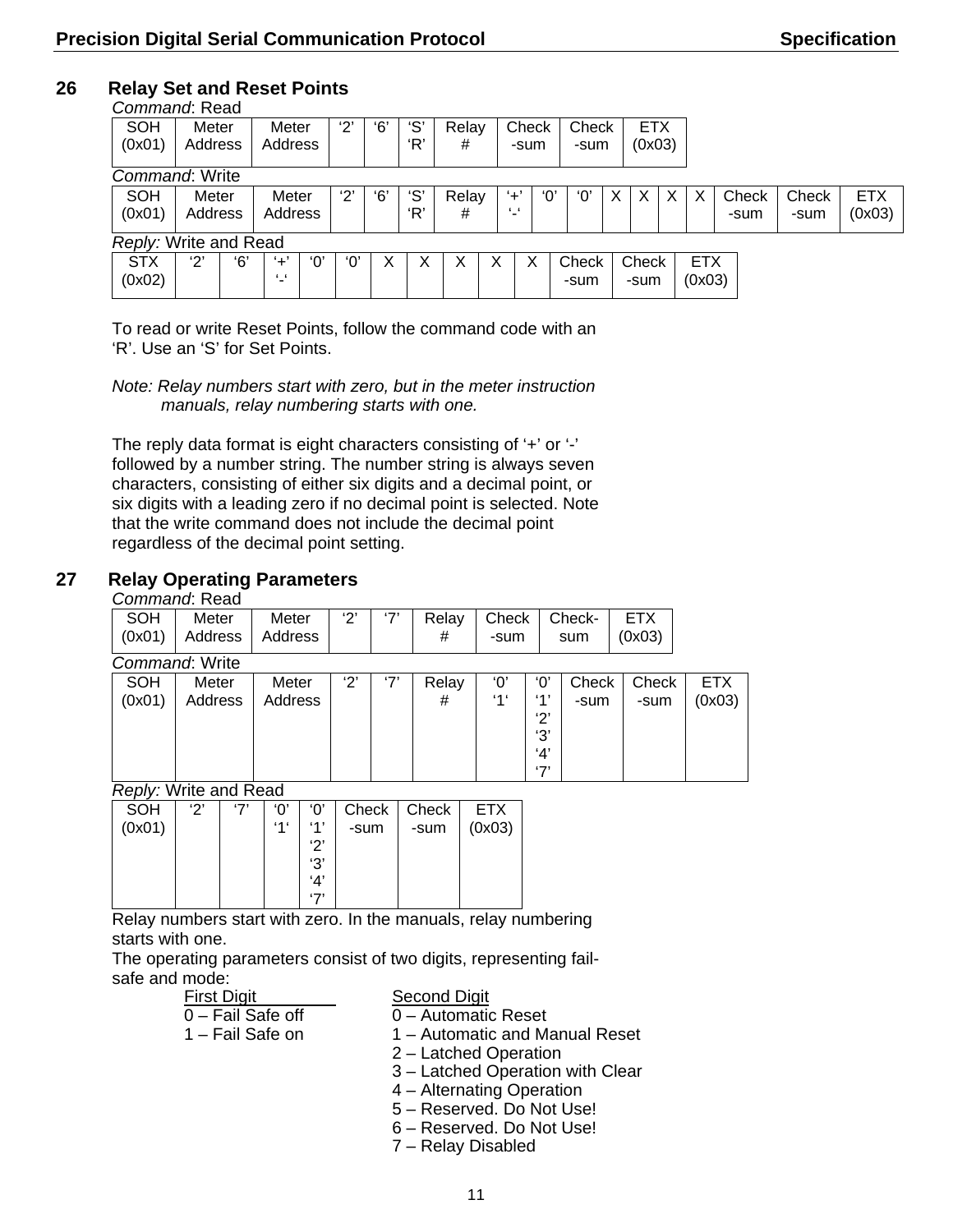# **28 Relay Turn-Off and Turn-On Time Delay**

|            | Command: Read  |         |                       |     |    |       |       |     |       |     |        |  |       |       |            |
|------------|----------------|---------|-----------------------|-----|----|-------|-------|-----|-------|-----|--------|--|-------|-------|------------|
| <b>SOH</b> | Meter          | Meter   | 2'                    | '8' | ۰Ό | Relav | Check |     | Check |     | ETX    |  |       |       |            |
| (0x01)     | Address        | Address |                       |     | 41 | #     | -sum  |     | -sum  |     | (0x03) |  |       |       |            |
|            |                |         |                       |     |    |       |       |     |       |     |        |  |       |       |            |
|            | Command: Write |         |                       |     |    |       |       |     |       |     |        |  |       |       |            |
| <b>SOH</b> | Meter          | Meter   | $^{\prime}2^{\prime}$ | '8' | ۰Ό | Relav | '+'   | 'Ο' | '0'   | '0' |        |  | Check | Check | <b>ETX</b> |
| (0x01)     | Address        | Address |                       |     | 41 | #     |       |     |       |     |        |  | -sum  | -sum  | (0x03)     |
|            |                |         |                       |     |    |       |       |     |       |     |        |  |       |       |            |

*Reply:* Write and Read

To read or write Turn-Off Time Delay, follow the command code with a '0'. Use a '1' for Turn-On Time Delay. The delay number is "+000" followed by the value in seconds. The range is 000 to 199.

*Note: Relay numbers start with zero, but in the meter instruction manuals, relay numbering starts with one.* 

### **29 Serial Transmission Time Delay**

*Command*: Read

| <b>SOH</b> | Meter          | Meter   | د م،<br>ے   | '9' | '9' | '5'      |     | <b>ETX</b> |   |        |        |       |       |            |
|------------|----------------|---------|-------------|-----|-----|----------|-----|------------|---|--------|--------|-------|-------|------------|
| (0x01)     | Address        | Address |             |     |     |          |     | (0x03)     |   |        |        |       |       |            |
|            |                |         |             |     |     |          |     |            |   |        |        |       |       |            |
|            | Command: Write |         |             |     |     |          |     |            |   |        |        |       |       |            |
| SOH        | Meter          | Meter   | $\sim$<br>▃ | '9' | .   | $\Omega$ | ʹΟ, | ʹΟ'        | ∧ | v<br>∧ | v<br>∧ | Check | Check | <b>ETX</b> |
| (0x01)     | Address        | Address |             |     |     |          |     |            |   |        |        | -sum  | -sum  | (0x03)     |
|            |                |         |             |     |     |          |     |            |   |        |        |       |       |            |

*Reply:* Write and Read

| ᠇៴<br>◡╷∧ | (0, 1)<br>-<br>– | 'Ω'<br>ັ | . . | $\Omega$ | $\Omega$ | $\sim$ | $\checkmark$<br>∧ | $\checkmark$<br>↗ | $\sqrt{}$<br>∧ | $\cap$ heck | Check | $- - \cdot$<br>⊢ |
|-----------|------------------|----------|-----|----------|----------|--------|-------------------|-------------------|----------------|-------------|-------|------------------|
| (0x02)    |                  |          |     |          |          |        |                   |                   |                | -sum        | -sum  | (0x03)           |

The data field is 7 characters consisting of "+000" followed by the value in milliseconds. The range is 000 to 199.

### **39 Relay Acknowledge**

*Command*:

| SOH | Meter | Meter   '3'   '9'   '0'   Check   Check   ETX |  |                              |  |
|-----|-------|-----------------------------------------------|--|------------------------------|--|
|     |       | (0x01)   Address   Address                    |  | '1'   -sum   -sum   $(0x03)$ |  |
|     |       |                                               |  |                              |  |

*Reply:*

| ST)    | پي، | יהי | '9' | '۸۰ |        |
|--------|-----|-----|-----|-----|--------|
| (0x02) |     |     |     |     | (0x03) |

The data field is 1 character representing which relay(s) to acknowledge. 'L' will acknowledge all relays. Note that if a relay is not in a mode that allows acknowledgement, it will not be acknowledged.

*Note: Relay numbers start with zero, but in the meter instruction manuals, relay numbering starts with one.*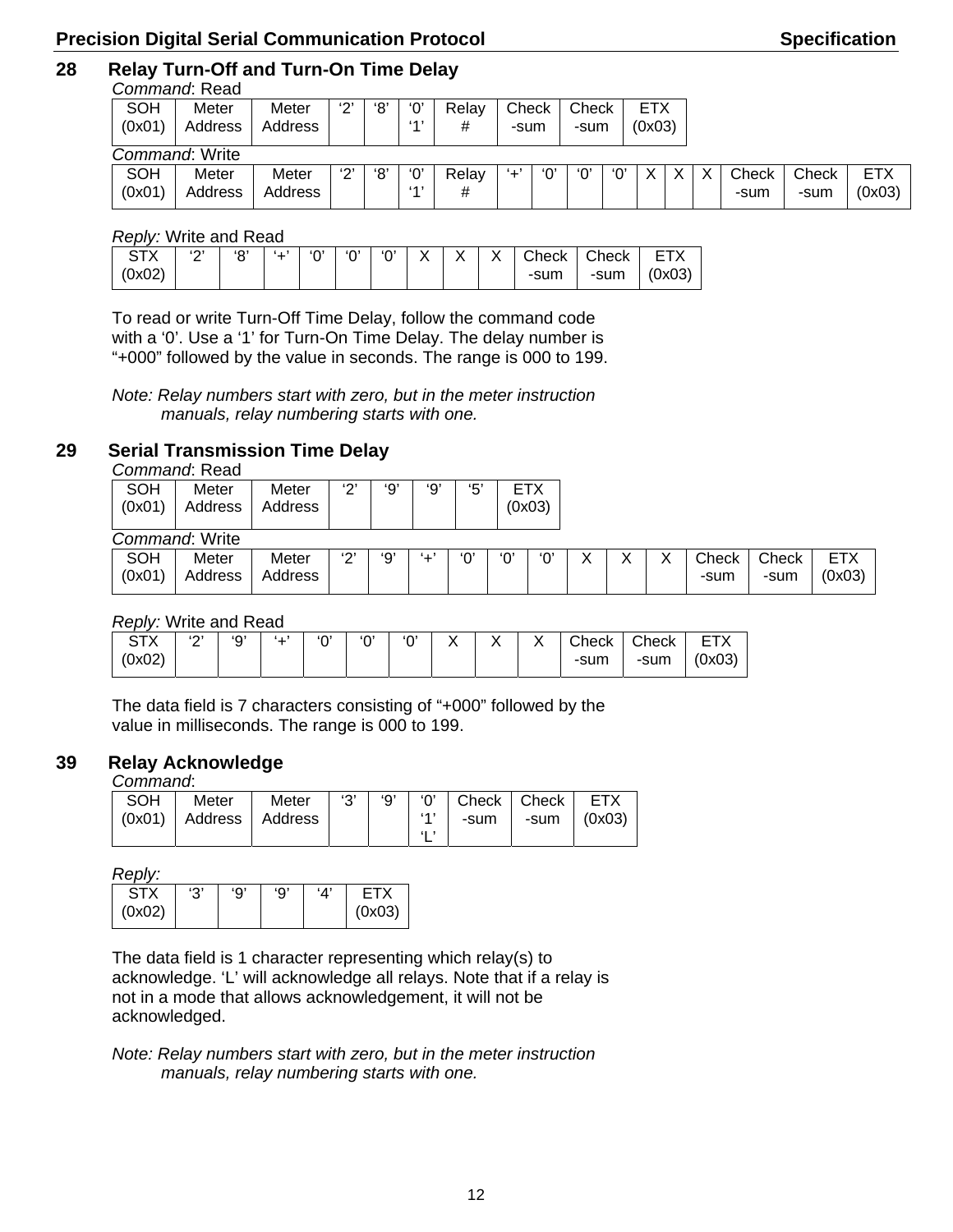### **37 Current and Voltage Decimal Points**

#### *Command*: Read

|        | ------------------ |         |     |         |     |     |        |  |  |  |  |  |  |
|--------|--------------------|---------|-----|---------|-----|-----|--------|--|--|--|--|--|--|
| SOH    | Meter              | Meter   | '3' | $5 - 7$ | ٠Ω' | 'ና' |        |  |  |  |  |  |  |
| (0x01) | Address            | Address |     |         |     |     | (0x03) |  |  |  |  |  |  |
|        |                    |         |     |         |     |     |        |  |  |  |  |  |  |
|        | Command: Write     |         |     |         |     |     |        |  |  |  |  |  |  |

| SOH | Meter                    | Meter | '3' L | '7'   Current | Voltage   Check   Check |      |      | <b>ETX</b> |
|-----|--------------------------|-------|-------|---------------|-------------------------|------|------|------------|
|     | $(0x01)$ Address Address |       |       | decimal       | decimal                 | -sum | -sum | (0x03)     |
|     |                          |       |       | point         | point                   |      |      |            |

#### *Reply:* Write and Read

| STX        |  | '3'   '7'   Current   Voltage   Check   Check   ETX |        |               |  |
|------------|--|-----------------------------------------------------|--------|---------------|--|
| $(0x02)$ 1 |  |                                                     | -sum I | -sum   (0x03) |  |

Read or write the current and voltage (respectively) decimal point selections. The data field consists of two numbers representing the decimal point position. The range of each number is 0 to 6. This is the same data as described in command 20.<br>
'0' dddddd.

'0' dddddd.<br>'1' ddddd.d

- '1' ddddd.d<br>'2' dddd.dd
- '2' dddd.dd<br>'3' ddd.ddd
- '3' ddd.ddd
- '4' dd.dddd<br>'5' d.ddddd
- '5' d.ddddd
- dddddd (no decimal)

### *Note: PD765 Version 2.000 Firmware*

*This command should only be used in conjunction with Command 20 when interfacing with PD765 Version 2.000 Firmware. See the caution in Command 20 for usage. Using this command at other times may cause confusion in the PD765 user interface operation. Contact Precision Digital for further information.* 

### *Note: PD765 Version 3.0xx Firmware*

*Starting with PD765 Version 3.000, if the presently selected input is either mA or V, writing a new decimal point using this command will immediately update the displayed decimal point also. This did not occur in the previous versions and required use of other commands to accomplish. See Command 20 for older version use with Command 37.* 

#### *Note: PD644*

*The current decimal point field is irrelevant.*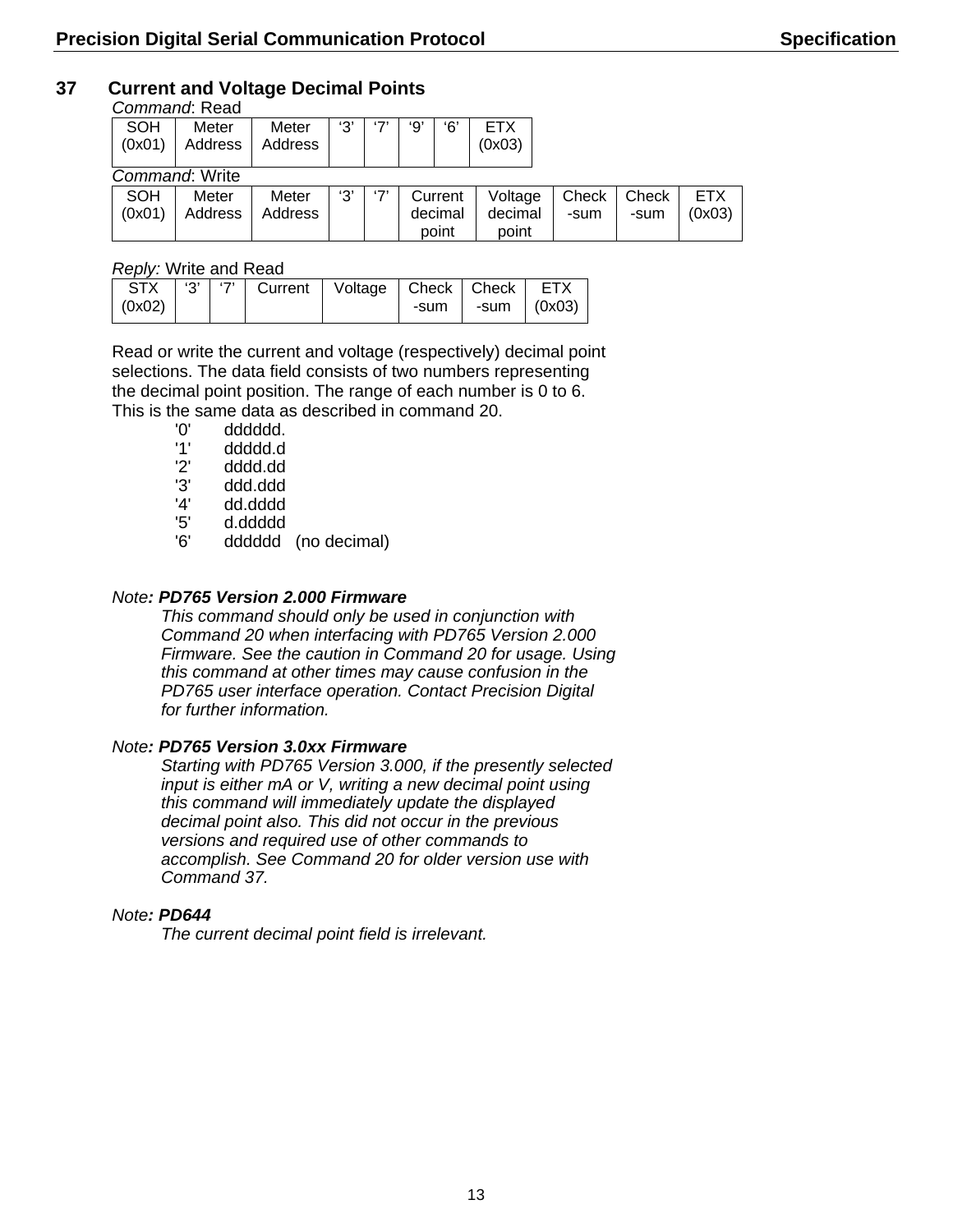### **40 4-20 mA Output – Data**

| Command: Read         |         |     |         |     |     |     |              |          |            |  |       |   |       |            |            |
|-----------------------|---------|-----|---------|-----|-----|-----|--------------|----------|------------|--|-------|---|-------|------------|------------|
| SOH                   | Meter   |     | Meter   |     | '4' | 'በ  | '9           | 'C'      | <b>ETX</b> |  |       |   |       |            |            |
| (0x01)                | Address |     | Address |     |     |     |              |          | (0x03)     |  |       |   |       |            |            |
|                       |         |     |         |     |     |     |              |          |            |  |       |   |       |            |            |
| Command: Write        |         |     |         |     |     |     |              |          |            |  |       |   |       |            |            |
| <b>SOH</b>            | Meter   |     | Meter   |     | 4'  | 'Ο' | $+^{\prime}$ | 'Ο       | 'Ο'        |  | X     | X | Check | Check      | <b>ETX</b> |
| (0x01)                | Address |     | Address |     |     |     |              |          |            |  |       |   | -sum  | -sum       | (0x03)     |
| Reply: Write and Read |         |     |         |     |     |     |              |          |            |  |       |   |       |            |            |
| <b>STX</b>            | 4'      | '0' | '+'     | '0' | '0' |     | х            | $\cdots$ |            |  | Check |   | Check | <b>ETX</b> |            |
| (0x02)                |         |     |         |     |     |     |              |          |            |  | -sum  |   | -sum  | (0x03)     |            |
|                       |         |     |         |     |     |     |              |          |            |  |       |   |       |            |            |

The data field is 7 characters. The range is 0 to +2399. Note that these values actually represent 0.00 to +23.99 milliamps. Note that the write command does not include a decimal point.

The reply data format is eight characters consisting of '+' followed by a number string. The number string is always seven characters, consisting of either six digits and a decimal point, or six digits with a leading zero if no decimal point is selected.

*Note:* 

*Although the data range is 0.00 to 23.99 mA, the actual minimum and maximum outputs available may be different from this range, depending on hardware tolerances. The hardware is designed for a nominal range of 1.00 to 23.00 mA.* 

*Note:* 

*If the 4-20 mA source selection is not Serial Communication(mA), this command will have no effect on the 4-20 mA output. The reply will be –99.99 to indicate this improper operation. Refer to Command 41 (next) for Modes.* 

### **41 4-20 mA Output – Mode**

### *Command*: Read

| SOH<br>Meter<br>Meter<br>(0x01)   Address   Address |  |  |  | 'В' | (0x03) |
|-----------------------------------------------------|--|--|--|-----|--------|
|-----------------------------------------------------|--|--|--|-----|--------|

*Command*: Write

| SOH<br>(0x01) | Meter<br>Address   Address | Meter | 'Δ' | 41 | '∩'<br>'8' | 'Δ' | $'0'$ Check   Check  <br>-sum | -sum | <b>ETX</b><br>(0x03) |
|---------------|----------------------------|-------|-----|----|------------|-----|-------------------------------|------|----------------------|
|               | Reply: Write and Read      |       |     |    |            |     |                               |      |                      |

| <b>STX</b> | $\Delta'$ | (4) | '∩' |    |      | $\mid$ '0' Check   Check |        |
|------------|-----------|-----|-----|----|------|--------------------------|--------|
| (0x02)     |           |     | '8' | to | -sum | -sum                     | (0x03) |
|            |           |     |     |    |      |                          |        |

The operating parameters consist of two digits, representing 4-20 mA Output Installed Status and data source:

### First Digit Second Digit

- $\overline{0 -$  No 4-20 mA Output  $\overline{0 -}$  Display Value
- 8 4-20 mA Output 1 Max Display Value
	- 2 Min Display Value
	- 3 Serial Communication: Data in mA.
	- 4 Factory Use Only: Serial Comm: Data in counts.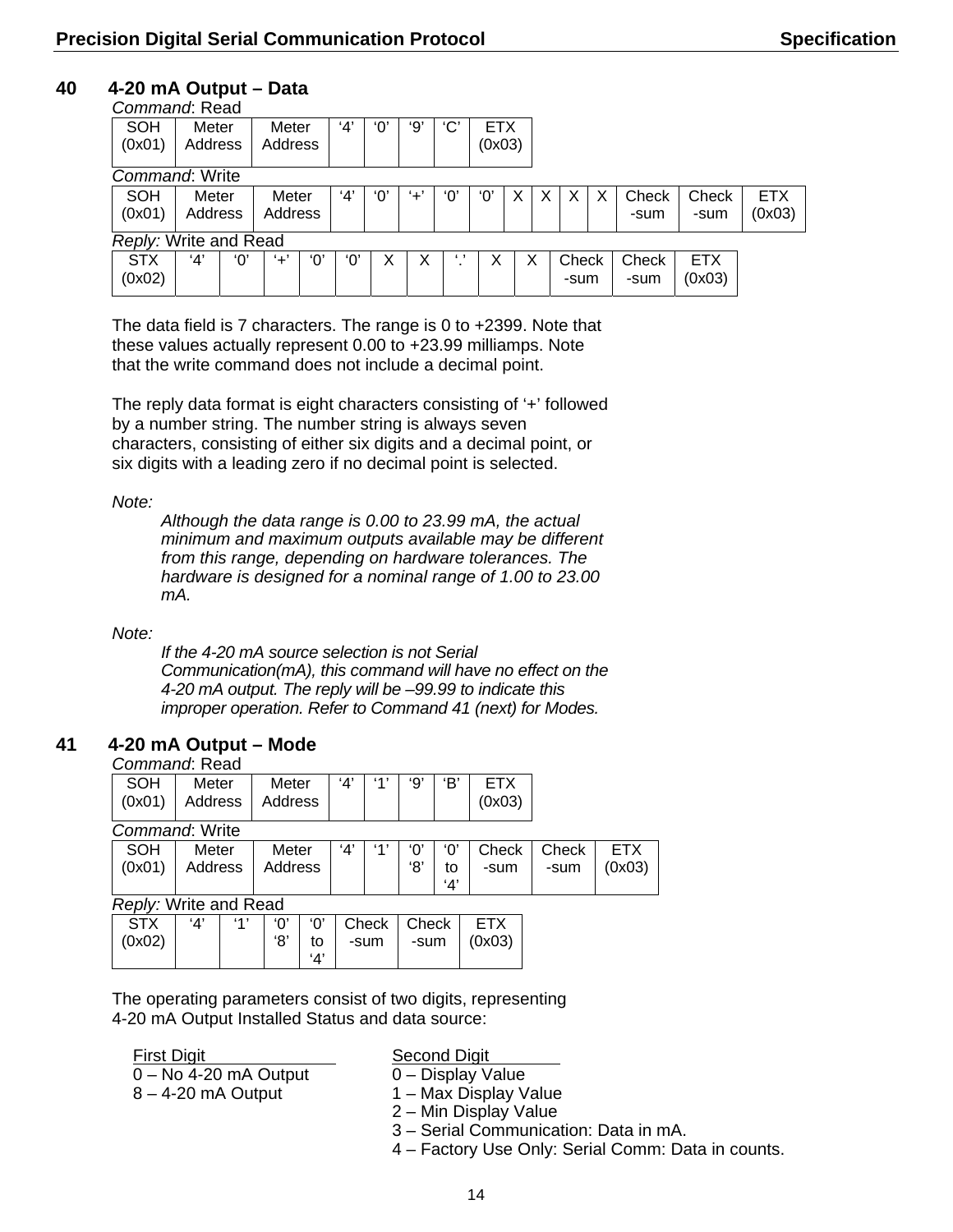### **42 4-20 mA Output – Filter Value**

|                      | Command: Read    |                  |     |        |     |          |                      |     |     |  |               |               |                      |
|----------------------|------------------|------------------|-----|--------|-----|----------|----------------------|-----|-----|--|---------------|---------------|----------------------|
| <b>SOH</b><br>(0x01) | Meter<br>Address | Meter<br>Address | 4'  | $\sim$ | '9' | ʻA'      | <b>ETX</b><br>(0x03) |     |     |  |               |               |                      |
|                      | Command: Write   |                  |     |        |     |          |                      |     |     |  |               |               |                      |
| <b>SOH</b><br>(0x01) | Meter<br>Address | Meter<br>Address | '4' | (0, 1) | . . | $\Omega$ | ٬∩٬                  | '∩' | '∩' |  | Check<br>-sum | Check<br>-sum | <b>ETX</b><br>(0x03) |

#### *Reply:* Write and Read

| ∧ו ت<br>(0x02) | $^{\prime}$ A $^{\prime}$ | (0)<br>- | . | $\Omega$ | $\Omega$ | 'በ' | ʻ0' | $\checkmark$ | $\checkmark$<br>,, | Check<br>-sum | Check<br>-sum | <b>FTY</b><br>(0x03) |
|----------------|---------------------------|----------|---|----------|----------|-----|-----|--------------|--------------------|---------------|---------------|----------------------|
|                |                           |          |   |          |          |     |     |              |                    |               |               |                      |

The data field is 7 characters consisting of "+0000" followed by the value. Valid values are 00, and 02 to 19. Note that this filtering is in addition to the display filtering.

*Note:* 

*Filter Value cannot be accessed through the front panel menu.* 

### **43 4-20 mA Output – Limits**

*Command*: Read

| <b>SOH</b> | Meter                      | Meter | $'4'$   '3' | '∩' | Check Check |      | ETX    |
|------------|----------------------------|-------|-------------|-----|-------------|------|--------|
|            | $(0x01)$ Address   Address |       |             | to  | -sum        | -sum | (0x03) |
|            |                            |       |             |     |             |      |        |
| $\sim$     | .                          |       |             |     |             |      |        |

*Command*: Write

| <b>SOH</b><br>(0x01)  | Meter<br>Address |        | Meter<br>Address | 4'  | 'ვ' | 'Ο'<br>to<br>4' | '+' | $\Omega'$ | 'ዐ' | v |     |        | Check<br>-sum | Check<br>-sum        | <b>ETX</b><br>(0x03) |
|-----------------------|------------------|--------|------------------|-----|-----|-----------------|-----|-----------|-----|---|-----|--------|---------------|----------------------|----------------------|
| Reply: Write and Read |                  |        |                  |     |     |                 |     |           |     |   |     |        |               |                      |                      |
| <b>STX</b><br>(0x02)  | '4'              | (0, 1) | .                | '0' | ʻ0' | ◡               |     | . .       |     |   | sum | Check- | Check<br>-sum | <b>ETX</b><br>(0x03) |                      |

Read and write the value for 4-20 mA Output Limit parameters. The first argument specifies which limit is to be accessed. The data field following it is 7 characters. The range is 0 to +2399. Note that these values actually represent 0.00 to +23.99 milliamps. The decimal point in the write command is implied. The following table shows the arguments for the various limit parameters.

| <b>Argument</b> | Limit Parameter                           |
|-----------------|-------------------------------------------|
| 'ח'             | Sensor Break Value (Irrelevant for PD644) |
| '1'             | Overrange Value                           |
| 'ר'             | Underrange Value                          |
| '3'             | Max Value Allowed                         |
| '4'             | Min Value Allowed                         |

*Note:* 

*Only the Sensor Break Value can be accessed through the front panel menu.*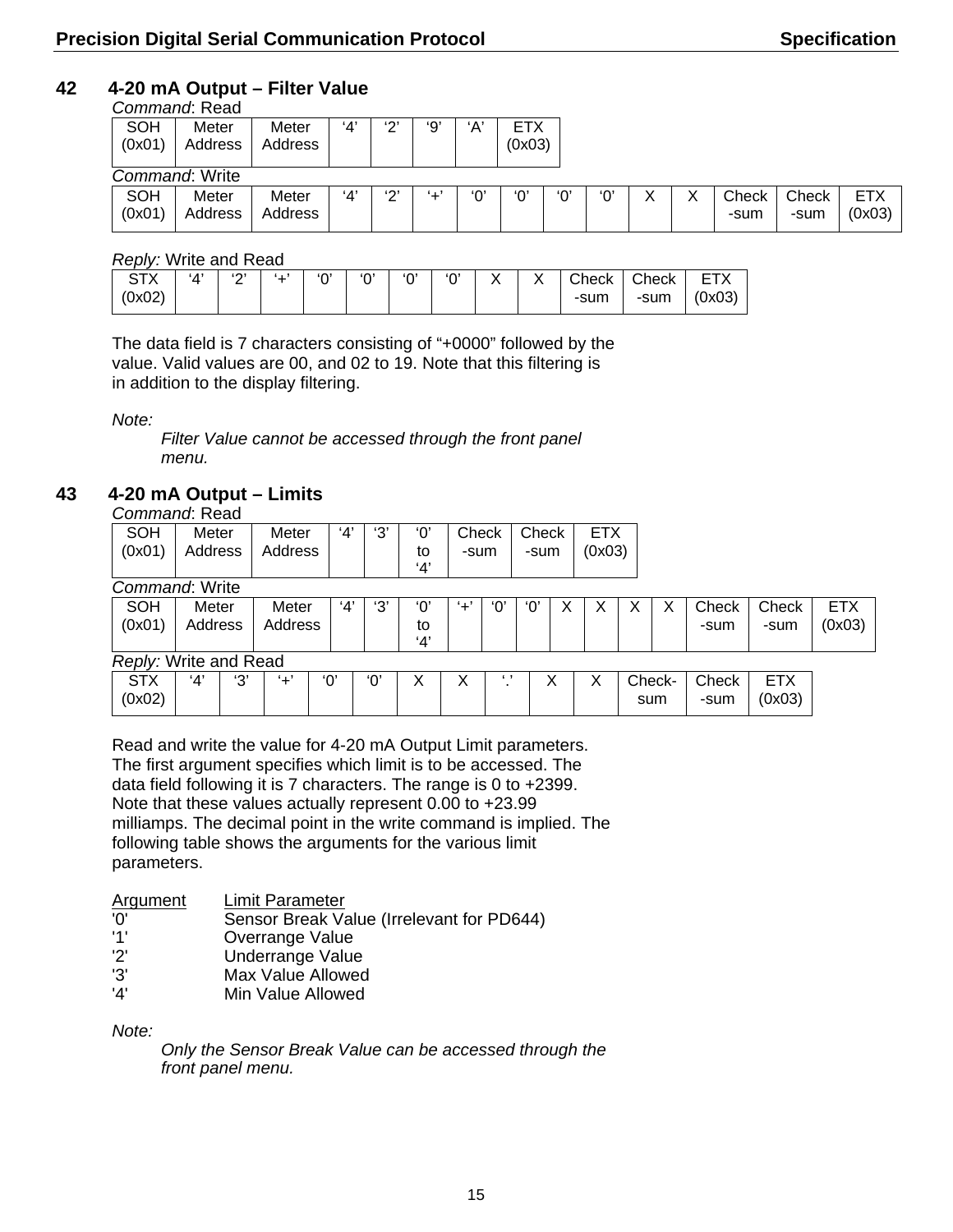ETX (0x03)

 $X \mid$  Check -sum

Check -sum

### **44 4-20 mA Output – Input and Output Points**

|        | Command: Read  |         |     |     |               |       |       |            |   |
|--------|----------------|---------|-----|-----|---------------|-------|-------|------------|---|
| SOH    | Meter          | Meter   | '4' | '4' | 'ቦ'           | Check | Check | <b>ETX</b> |   |
| (0x01) | Address        | Address |     |     | to            | -sum  | -sum  | (0x03)     |   |
|        |                |         |     |     | $^{\prime}3'$ |       |       |            |   |
|        | Command: Write |         |     |     |               |       |       |            |   |
| SOH    | Meter          | Meter   | '4' | 'Δ' | 'ቦ'           | '⊥'   | 'ዐ'   |            | X |
| (0x01) | Address        | Address |     |     | to            | "-'   |       |            |   |

### *Reply:* Write and Read

| T<br>~<br>$\sqrt{ }$ | $\cdot$ $\Lambda$ <sup>+</sup> | $^{\prime}$ $\Lambda$ <sup><math>\prime</math></sup> |                          | $\sim$ | $\sim$ | $\checkmark$ | $\sqrt{}$<br>. . | $\cdot$<br>. . | Check- | $C$ heck   | -- 1<br>-        |
|----------------------|--------------------------------|------------------------------------------------------|--------------------------|--------|--------|--------------|------------------|----------------|--------|------------|------------------|
| ∖מ∩∿∩<br>UAUZ 1      |                                |                                                      | $\overline{\phantom{a}}$ |        |        |              |                  |                | sum    | -sum<br>-- | (0.02)<br>ַיכטאָ |

'3'

Read and write the value for 4-20 mA Input and Output points. The first argument specifies which point is to be accessed. The data field following it is 7 characters. Note that the values for DAC Outputs 1 and 2 actually represent 0.00 to +23.99 milliamps. The range for Display Values is –1999 to +9999. The decimal point in the write command is implied. The decimal point in the reply for the Display Values will reflect the presently selected decimal point, but is fixed (00XX.XX) for the DAC Output values. The following table shows the arguments for the various limit parameters.

| <b>Argument</b> | Point               | Range              |
|-----------------|---------------------|--------------------|
| 'ח'             | Display Value 1     | $-1999$ to $+9999$ |
| '1'             | Display Value 2     | $-1999$ to $+9999$ |
| יפי             | <b>DAC Output 1</b> | 00.00 to +23.99    |
| '3'             | DAC Output 2        | 00.00 to +23.99    |

### **47 Cutoff Value**

*Command*: Read

| <b>SOH</b>            | Meter   |     | Meter   |     | '4' | $\sim$  | ʻ9' | '5' |     | <b>ETX</b> |   |   |        |       |            |  |
|-----------------------|---------|-----|---------|-----|-----|---------|-----|-----|-----|------------|---|---|--------|-------|------------|--|
| (0x01)                | Address |     | Address |     |     |         |     |     |     | (0x03)     |   |   |        |       |            |  |
| Command: Write        |         |     |         |     |     |         |     |     |     |            |   |   |        |       |            |  |
| SOH                   | Meter   |     | Meter   |     | '4' | $5 - 7$ | '+' | '0' | ʻOʻ | х          | Х |   | Check  | Check | <b>ETX</b> |  |
| (0x01)                | Address |     | Address |     |     |         |     |     |     |            |   |   | -sum   | -sum  | (0x03)     |  |
| Reply: Write and Read |         |     |         |     |     |         |     |     |     |            |   |   |        |       |            |  |
| <b>STX</b>            | 4'      | (7) | '+'     | '0' |     | '0'     | х   | Х   |     | х          | Х | Χ | Check- | Check | <b>ETX</b> |  |
| (0x02)                |         |     |         |     |     |         |     |     |     |            |   |   | sum    | -sum  | (0x03)     |  |

Read and write the value for the display Cutoff. Range is from 0000 to 9999, ignoring the decimal point. 0000 will disable cutoff. Cutoff is valid only for process inputs (current and voltage). The reply data format is eight characters consisting of '+' followed by a number string. The number string is always seven characters, consisting of either six digits and a decimal point, or six digits with a leading zero if no decimal point is selected. Note that the write command does not include the decimal point regardless of the decimal point setting.